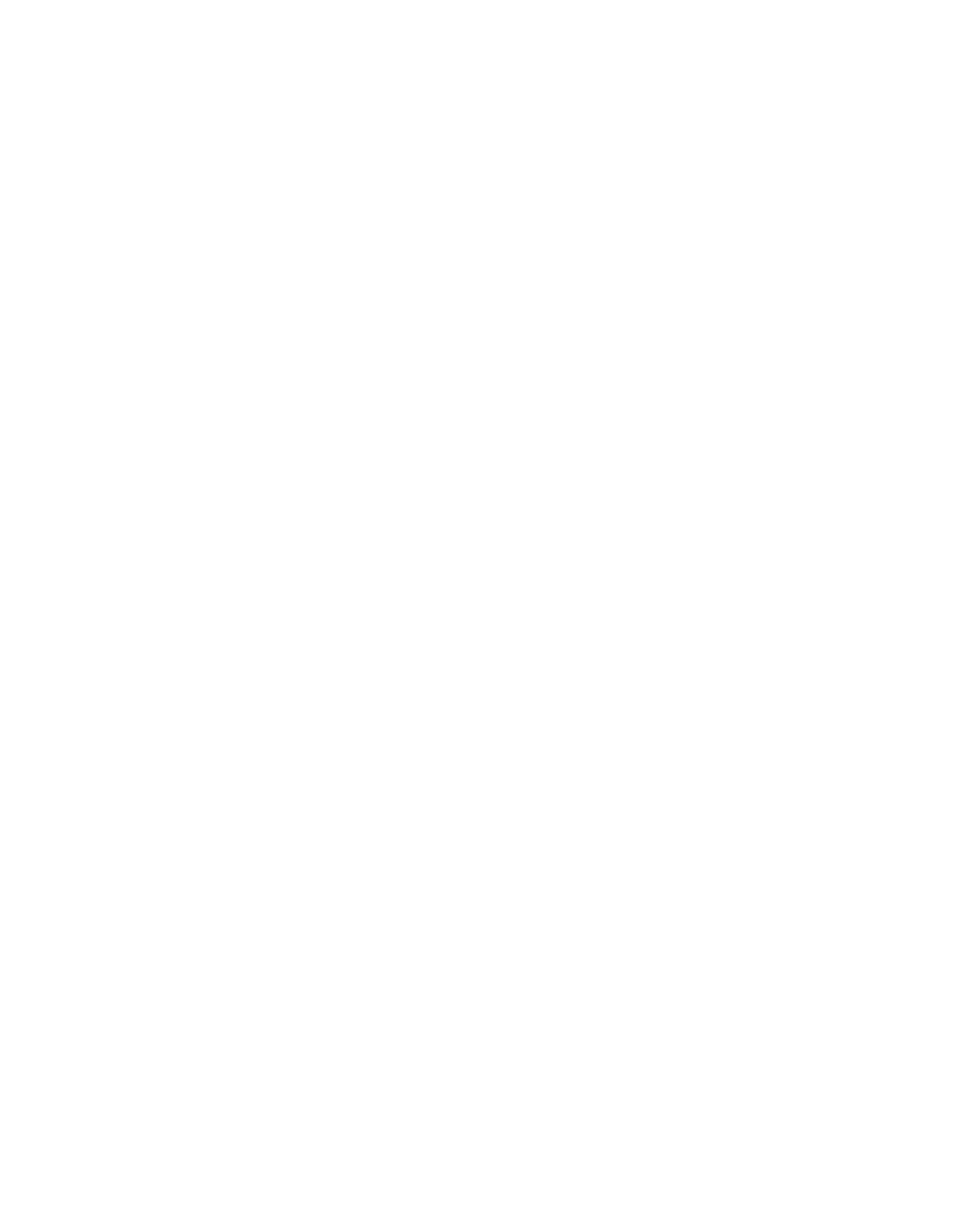# BOCA RATON SYNAGOGUE of *Rosh ha-Shannah During the COVID Pandemic:*

# **This** *Rosh ha-Shannah* **is going to be different than any previous** *Rosh ha-Shannah's.* **What are we doing differently this year because of the pandemic?**

The essential mitzvot of *Rosh Ha-Shannah* are all still in effect. That said, we are working within the guidelines to create a meaningful, inspirational, and safe tefilah environment.

- **• Everybody is required to wear a mask in BRS at all times**. A mask must cover both the nose and mouth. Wearing a mask protects everybody around you from potentially becoming infected. It's a way to demonstrate that we care about each other. Normally, we can say that we care and think that we care, but this year, we can all do something to physically demonstrate that we love and care about our fellow community members. May Hashem look upon us taking care of each other and may He have mercy on us and take care of all of us!
- **• Social distancing will be maintained during tefilah**. The seats are arranged in a deliberate way to maintain distance between people from different households. This will mean that some people will be sitting in a double-seat by themselves. Please do not move or rearrange any of the seats. A lot of thought and effort has been put into their placement.
- **• Everybody is asked to stay in their place during tefilah**. Naturally, many of us walk toward the *Heikhal* when the Torah is taken out or to offer good wishes to our friends. Because we are expecting a lot of people, we are stressing the importance of staying in place so as to maintain safety and health.
- **• Access to the campus will be limited to those who registered in advance and received bracelets.** Because we can only fit a limited number of people at each *minyan*, unfortunately, we cannot allow people to just walk in as it may create crowding and an usafe environment. If you have registered for *minyanim*, please contact Rabbi Shabtai or Yoram Zuviv to obtain the proper bracelet (they are color coded for each *minyan*).
- There are various sections of *tefilah* that will be shortened. Our goal is to make sure to say all of the essential components and to enable having *kavannah* when they are said. We will be omitting all the morning piyutim normally recited after *Hazarat Ha-Shatz*, as well as שמעך שמעתי' ה, as well as some others. Please be understanding as we will be running multiple consecutive *minyanim* and need to make sure we can get as many people in as possible in a safe way.
- For those who will not or cannot attend shul, there are multiple opportunities to hear shofar throughout the community. In each development on Montoya Circle, we have arranged for shofar blowing at 3pm and 5pm. There is a flyer in the weekly listing all of the various locations.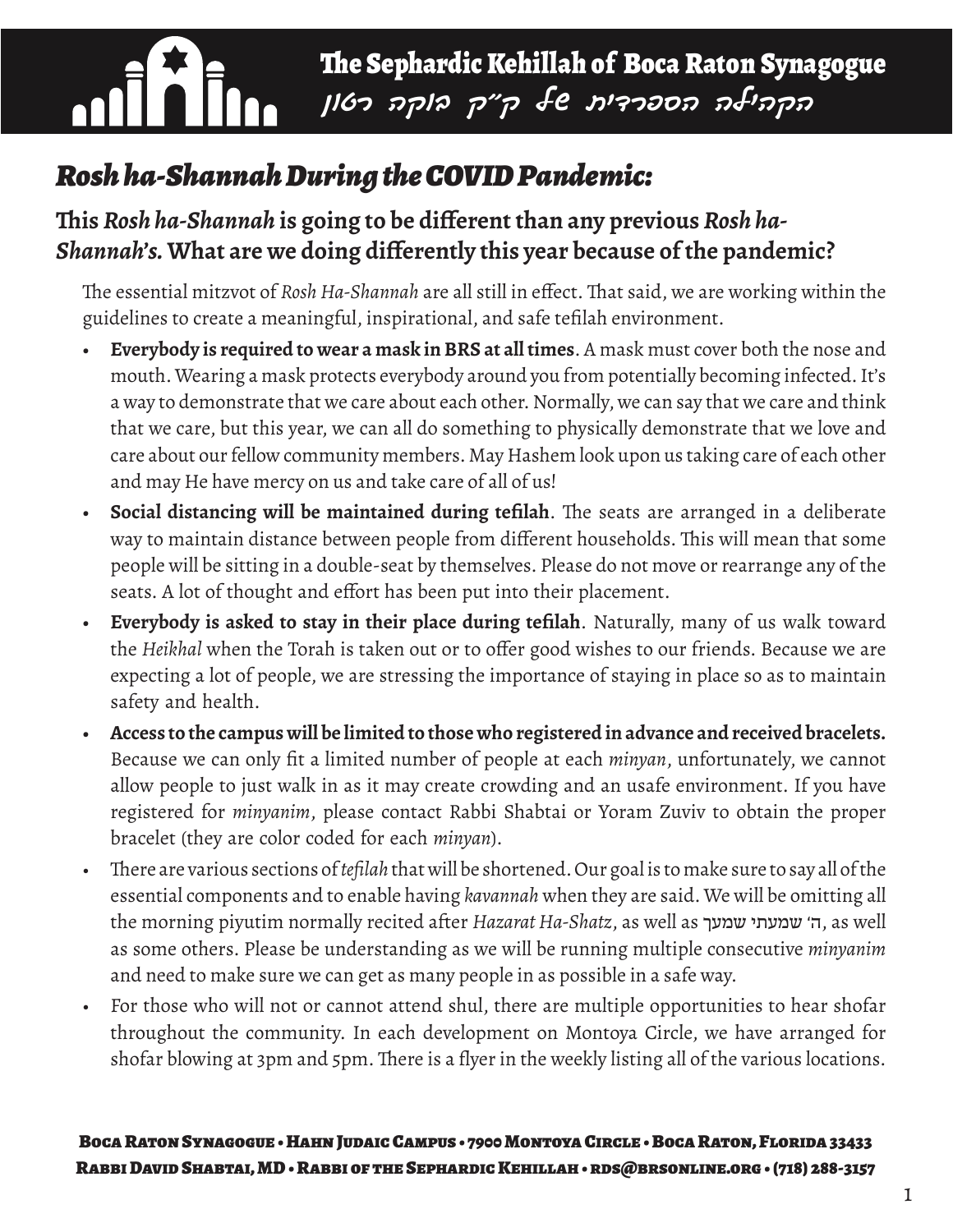# Erev Rosh ha-Shann<mark>a</mark>h

# *Rosh ha-Shannah* **is supposed to be a day of judgment. How is it also a** *Yom Tov***? Aren't those contradictory notions?**

*Rosh ha-Shannah* is a complex and complicated day. It does indeed incorporate both elements. We are being judged, but we simultaneously express our confidence in Hashem judging us mercifully in that we celebrate it as a *Yom Tov*. It's important to incorporate both elements, as we read in *Tehillim*, .וגילו ברעדה

# **How does the נדרים התרת) annulment of vows) work? Why does standing in front of a bunch of people get rid of any commitments I may have made last year?**

Halakhah takes a person's word very seriously and expects a person to be punctilious in fulfilling that which he said he would do. It goes even so far as to consider non-verbal commitments as seriously, such that good habits may also be considered quasi-commitments.

The mechanism of נדרים התרת has the halakhic power to 'undo' a commitment in two different ways: פתח and חרטה. When a person regrets having made a commitment (whether verbal or otherwise) and concludes that had he initially realized that he would later come to regret making that commitment – a *Beit Din* has the power to 'uproot' (לעקור) the original commitment. It becomes as if it never existed.

We all perform this ritual prior to *Rosh ha-Shannah*, whether we recall having made such commitments or not because *Hazal* describe the punishment of one who violates his or her commitment quite harshly. As such, we do not want to enter the *Yemei ha-Din* with such a judgment hanging over us.

Additionally, there is an important symbolic message that we are sending. Verbal commitments tie us to the past, they do not allow us to move forward or correct for past mistakes. *Rosh ha-Shannah* and *Yom ha-Kippurim* are not just about atoning for previous sins but also for committing to improving ourselves for the future. נדרים התרת is a way of symbolically declaring that we want to free ourselves from previous mistakes through our *teshuvah* and commit ourselves to improving for the future.

Importantly, if there is a specific promise, oath, or commitment that a person specifically recalls having taken upon themselves, it is vital to explicitly include it in the נדרים התרת. For guidance on how to properly do so, please speak to one of the rabbis.

The leading Poskim have all ruled that נדרים התרת may be performed via Zoom. Unfortunately, we do not have enough room in shul to host everybody who may want to attend. Please join us via Zoom on Friday morning at 6:15 am – www.brsonline.org/selihot (Selihot begin at the same link at 5:30 am).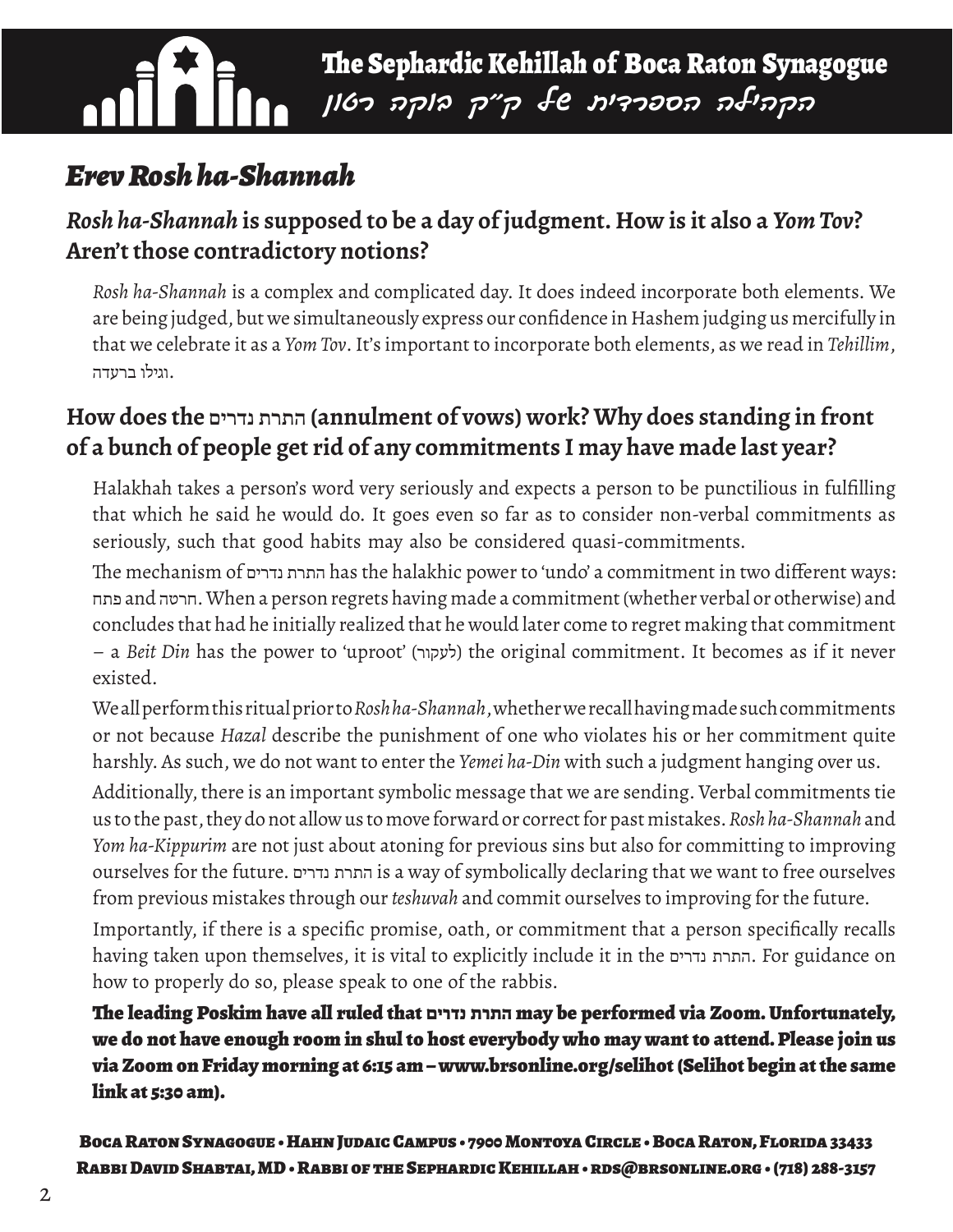# **What kind of** *tefilah* **is נדרים התרת and why sometimes are there 3 and sometimes 10 ?(judges (דיינים**

**It is in fact not a** *tefilah* **at all**. It's simply a declaration of regret for prior commitments and attesting that we would never have committed to doing these things in the first place if we would have realized that we would later come to regret them. There is no קדושה to the text itself and it need not be recited in Hebrew. In fact, if a person does not understand Hebrew, it is better that they recite the נדרים התרת in a language they do understand. The *Mahazorim* that we use in shul have the text in both Hebrew and English.

In addition to the 'standard' נדרים התרת, there is also something called קללות התרת) nullification of curses). This refers to a more mystical notion that there can be 'curses' or other decrees on a person's *neshamah* that may have an effect on their judgment on *Rosh ha-Shannah*. Even these decrees may be annulled by a *Beit Din*, but only by a more significant *Beit Din* of 10 judges. The *Ben Ish Hai* and the *Hida* recommend reciting this 'enhanced' התרה on *Erev Rosh ha-Shannah*, which is the practice in our *minyan*.

# *Rosh ha-Shannah Night*

# **What is the order for** *Kiddush* **on the first night of** *Rosh ha-Shannah***?**

*Kiddush* is for both Shabbat and Yom Tov. It should be recited as appears in the *mahazor:* It begins and ,אשר בחר בנו then ,בורא פרי הגפן then ,אלא מועדי ה' מקראי קודש by followed ,יום הששי ויכולו השמים with finishing with והזמנים וישראל השבת מקדש. The final *berakhah* in the *Kiddush* is שהחיינו. After drinking from the *Kiddush*, hands should be washed and המוציא should be recited. (See the next page regarding שהחיינו on the second night of *Rosh ha-Shannah*.)

Only **after** each person tastes from the bread, do we begin eating the special foods for *Rosh ha-Shannah* night and recite the special blessings as appear in the *mahazor*.

# **What's the deal with the various foods that we eat on** *Rosh ha-Shannah* **night?**

The Gemara says that the names of these various foods are similar to or remind us of words of blessings and good fortune. We therefore ask Hashem to grant us a successful and productive year at this opportune moment. In addition to reciting these special prayers, we eat the various fruits as a way of enhancing the *berakhah*.

### **Is there a certain order to follow when eating these foods?**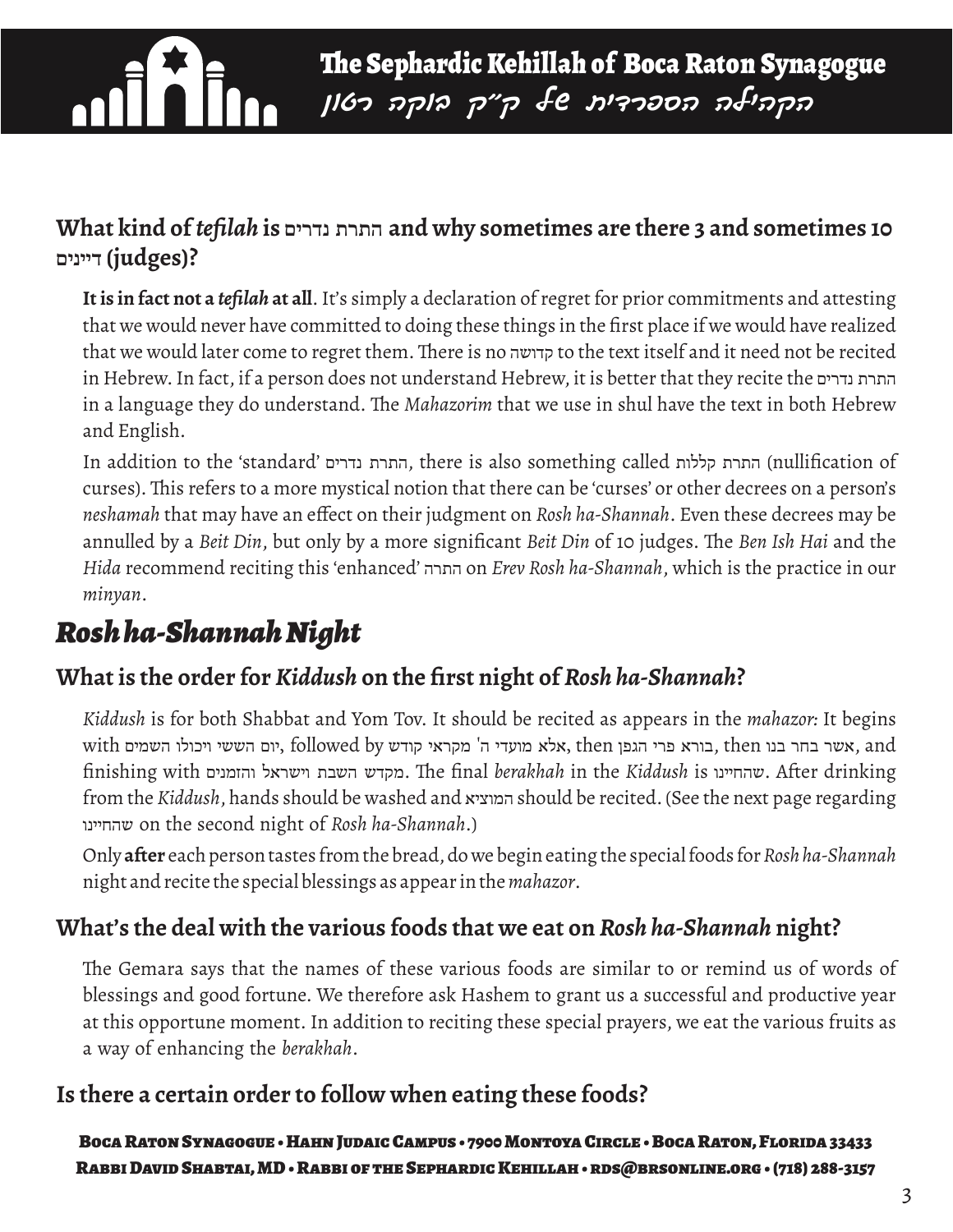THE SEPHARDIC KEHILLAH Yes. Specifically, they should be eaten as part of the meal, which practically means that we may eat them only **after** *kiddush* and *ha-motzi* and after each person has eaten some bread. Additionally, when presented with a variety of fruits and vegetables, there is a particular order of *berakhot* to keep in mind.

The first food that should be eaten is dates. (This is a general rule that applies when eating a number of fruits and is not unique to *Rosh ha-Shannah*.) **The special רצון יהי should be recited first, followed by the** *berakhah* **of העץ פרי בורא.** Before making the *berakhah* of העץ פרי בורא, it is appropriate to have in mind all of the various fruits that will be eaten that night. It is often helpful for the person reciting the *berakhah* to remind those joining him to have this in mind as well before reciting the *berakhah*. **After eating the dates, no other** *berakhot* **should be recited for any of the other fruits and vegetables**. Before eating each subsequent fruit of vegetable, **only** the appropriate רצון יהי should be  $recited$ , but  $no$  בורא פרי האדמה  $o$  בורא פרי האדמה.

Some people try to eat a new fruit on the night of *Rosh ha-Shannah*. It is a symbolic way of starting the new year with extra dose of gratitude for that which is new through an additional שהחיינו ;**it is not a requirement**.

If you have a new fruit and would like to recite a שהחיינו before eating it, it must meet the following requirements:

- 1. It must be a **seasonal fruit** meaning, that it is not available all year round in South Florida and that you have not yet eaten it this season. This excludes many of the more common 'exotic' fruits (such as papayas and pomegranates) since the vast majority are in fact available all year round. Some suggested fruits include persimmons and passion fruit, which are usually not available all year round.
- 2. The fruit should **not** be on the table during *Kiddush* (since we recite the *berakhah* of שהחיינו during *Kiddush*, if the fruit were on the table, the שהחיינו of *Kiddush* would qualify for the new fruit as well and we then couldn't then make a separate שהחיינו on the fruit).

If you only have one new fruit, save it for the second night.

# **What is the order for** *Kiddush* **on the second night of** *Rosh ha-Shannah***?**

*Kiddush* for the second night includes a section of Havadalah, considering that we are transitioning for a day of joint Shabbat-Yom Tov to one of just Yom Tov. It begins with האלא מועדי ה' מקראי then בורא פרי הגפן, then נהזמנים , and finishing with המקדש השבת וישראל והזמנים, אשר בחר בנו then ,בורא פרי הגפן 'standard' Motza'ei Shabbat berakhah of האש מאורי בורא, and then conclude with a special section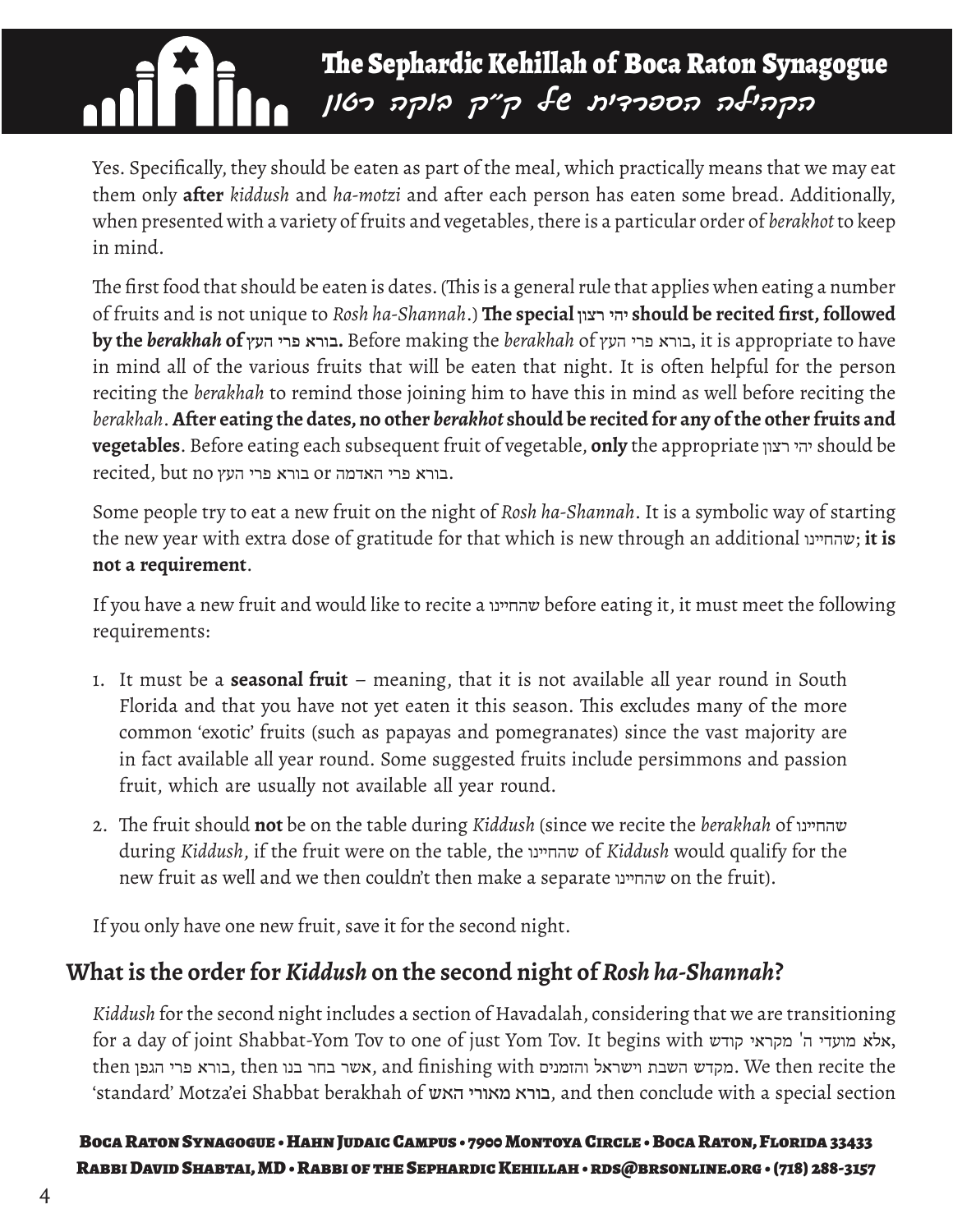The SEPHARDIC KEHillahardic Ke $\mathbb{R}^n$ .<br>המבדיל בין קודש לקודש. of that seems similar to the standard *Havadalah* (with some differences) and ends with 'ה אתה ברוך

For the *berakhah* of האש מאורי בורא **do not** light a separate candle. Instead, use the candles that were already lit for *Yom Tov*. There is a debate among the *Poskim* if it's proper to bring two candles together to recite the *berakhah* or if it's preferable to leave them where they are. The general practice is to leave the candles as they are and recite the *berakhah* while looking at them all.

Even though it is the second night of *Yom Tov*, we nonetheless recite the *berakhah* of שהחיינו. However, since there is some dispute about this issue, some *Poskim* suggest placing a new fruit (that meets the criteria above) on the table during *Kiddush*, so that the שהחיינו can qualify for both *Kiddush* as well as the new fruit.

No *berakhah* of שהחיינו should be recited on this fruit subsequently during the meal.

### **Do I have to eat a new fruit on** *Rosh ha-Shannah***?**

No. It is a beautiful *minhag*. As mentioned previously, when possible, on the second night it is best to have a new fruit on the table during *Kiddush*.

### **I remember something about not eating nuts. Are there any foods that we should avoid on** *Rosh ha-Shannah***?**

The *Shulhan Arukh* recommends avoiding eating walnuts and red grapes. These are matters of stringency and are not strictly prohibited.

# **I don't really like honey. Is it really a mitzvah to dip an apple in it?**

There is no requirement to eat any of these particular foods on *Rosh ha-Shannah*. Rather, these are beautiful customs that have become quite prevalent (perhaps because of a song many of our children learn in kindergarten). If you particularly don't like one of the foods, you certainly don't have to eat it.

# **On** *Rosh ha-Shannah,* **do I have to dip the bread from** *ha-motzi* **in honey as well? What happened to the salt?**

The *Kaf ha-Hayyim* notes that the common Sephardic practice is to dip the bread in salt on *Rosh ha-Shannah*, just as we do during the rest of the year. Some Sephardim also dip the bread in honey (and some continue the practice through *Sukkot*), but the *Kaf ha-Hayyim* recommends that for Kabbalistic reasons, they dip it in salt first.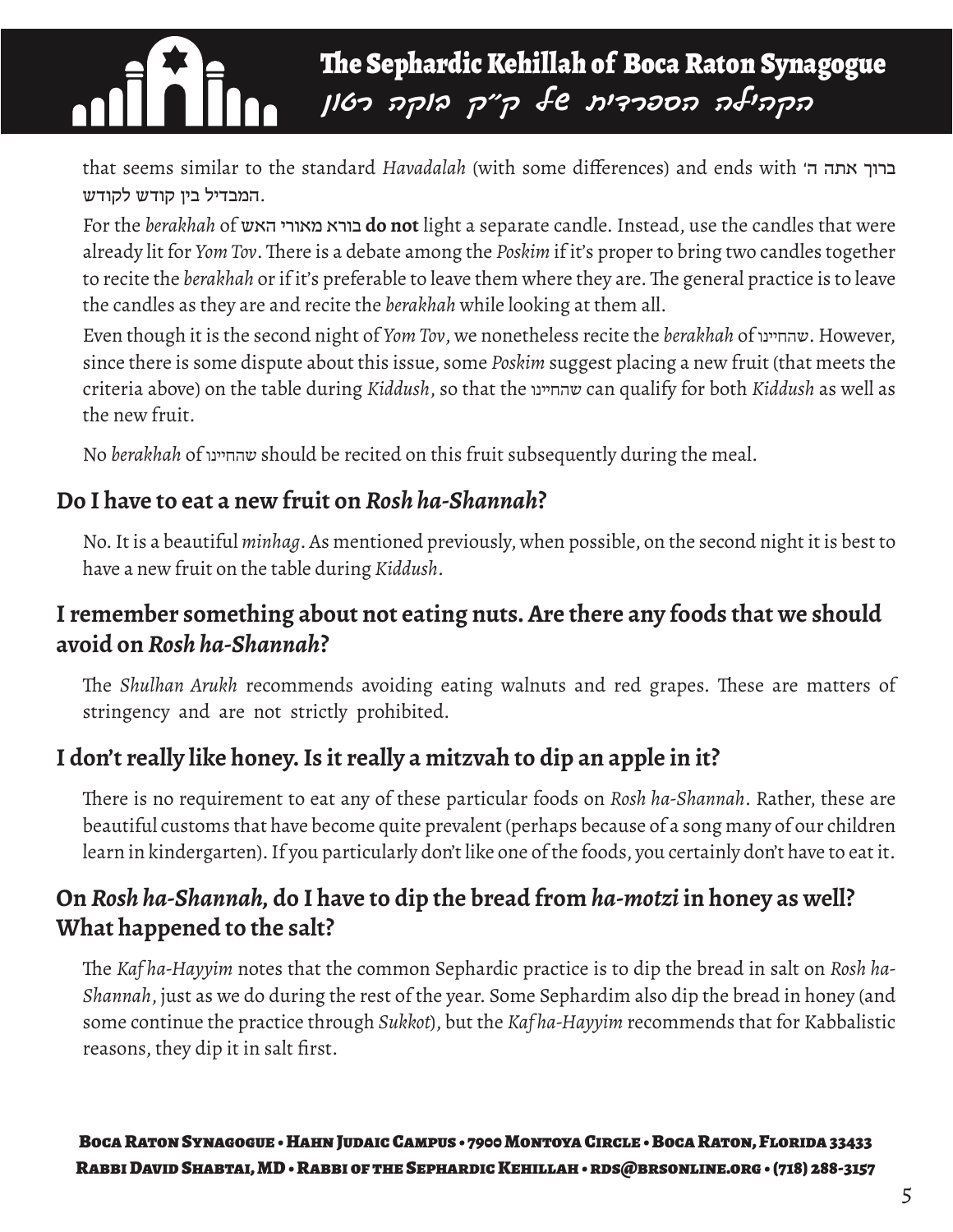# Shofar **Shofar**

# **Do women have to hear the** *shofar* **on** *Rosh ha-Shannah***?**

The mitzvah to hear the *shofar* is a time bound positive mitzvah (גרמא שהזמן עשה מצות (and therefore women are exempt.

Many women, however, have the custom of coming to shul to hear the *shofar*. Women who cannot make it to shul for whatever reason, may even request that somebody come to their house to blow the *shofar* for them. **This is not a requirement**, but rather an additional stringency. If you know of anybody (man or woman) who does not anticipate making it to shul and would like to have somebody blow *shofar* in their home, please let one of the rabbis know.

Since women are not technically obligated to hear the *shofar* (although they may opt in), if a woman chooses to hear *shofar* on her own (not in the context of *tefilah*), she does not recite a *berakhah*.

# **How many sounds of the** *shofar* **do I really have to hear?**

The universal practice is to blow a total of 100 sounds of the *shofar* in shul. It is important to hear all of them and therefore we ask for silence while the *shofar* is being blown so that everybody can hear all of the sounds.

These 100 sounds are spread out throughout much of the *tefilah*. However, the absolute minimum is 30 sounds. Therefore, when blowing *shofar* for somebody who was unable to attend *tefilah* in Shul, we blow only 30 sounds.

# **Do I really have to not speak the entire time from the first** *shofar* **sound until the last?**

We all know that it is forbidden to speak from the time we recite a *berakhah* until the time that we fulfill the action or mitzvah that the *berakhah* refers to. For example, after reciting העץ פרי בורא, we may not speak until taking a bite of the apple. The same rule applies to *shofar*. Before we blow the *shofar*, the *ba'al toke'a* (תוקע בעל (makes *berakhot* on behalf of everybody, to which we respond אמן. Since all 100 sounds of the *shofar* are part of the mitzvah – beginning with those immediately after the *berakhah* all the way through the final *kaddish* at the end of *mussaf* – the mitzvah of hearing the sound of the *shofar* is not complete until the very last sound is heard. Therefore, **it is forbidden to speak from the time that the initial** *berakhah* **is recited until after the very last sound is heard**.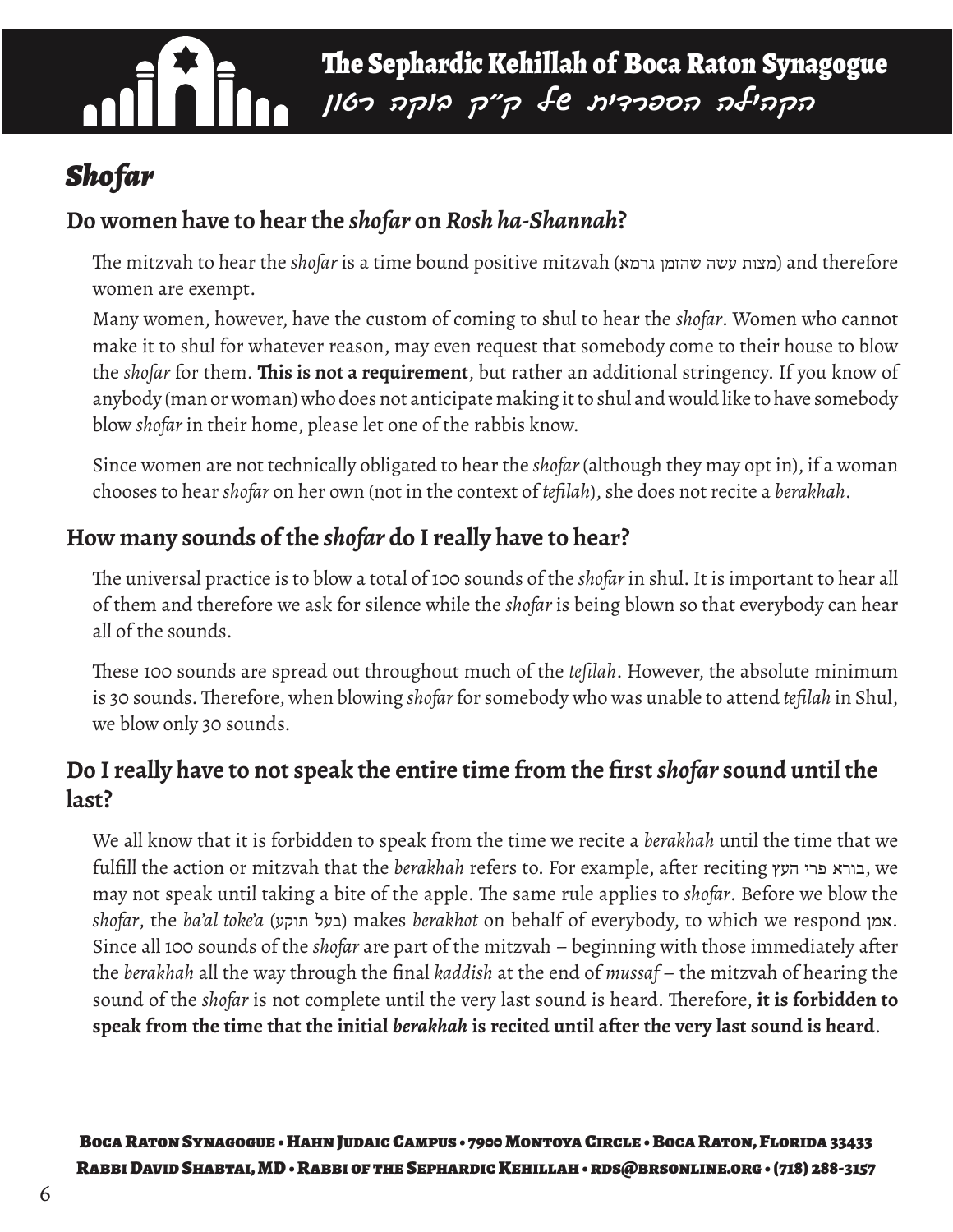# BOCA RATON SYNAGOGUE of *Rosh ha-Shannah Daytime Practices*

# **I've heard that if I can't make it to** *Tashlikh* **(תשליך (on the first day of** *Yom Tov* **that I can make it up at a later point. Is that true?**

The *minhag* of *Tashlikh* (תשליך (is to go to a body of water on the first day of *Rosh ha-Shannah* and say special *tefilot* requesting forgiveness from Hashem. The Kabbalists write that it is appropriate to shake out the bottom of one's garments or one's pockets at a specific point during that *tefilah*. It is most appropriate to participate in *Tashlikh* (תשליך (on the first day of *Rosh ha-Shannah*, but when that isn't possible, then to do so on the second day of *Rosh ha-Shannah*. While there are different customs regarding optimal and suboptimal timing, it seems most appropriate to perform the ritual on *Rosh ha-Shannah* and if unable to do so, to wait until next year to try again.

The Sephardic practice is to perform *Tashlikh* on the first day of *Rosh ha-Shannah* even when it is Shabbat, in areas that have an *eruv*, such as Montoya Circle. Those who cannot do so on Shabbat, may do so on Sunday.

So as to maintain safe distancing, we will not be having a communal *Tashlikh* this year. Each person should do it on their own.

We will be having *Minhah* just before sunset on Shabbat. There will not be time to perform *Tashlikh* after *Minhah* and it should be done earlier in the day.

# **How much bread do I have to throw into the water for** *Tashlikh* **(תשליך?(**

**None**. Not only is it not necessary to throw bread into the water, it is in fact **forbidden** to do so for several reasons. As noted above, the Kabbalists write that it is appropriate to shake out the bottoms of one's garments or one's pockets at a specific point during that *tefilah*, but **not throw anything into the water**.

# **Is it true that I really can't nap on** *Rosh ha-Shannah***? It's my day off!**

The Gemara writes that it is a bad omen to sleep on *Rosh ha-Shannah*, such that one who sleeps on *Rosh ha-Shannah* may have a 'sleepy' year. However, the *Poskim* write that the Arizal would customarily nap during the afternoon of *Rosh ha-Shannah* and recommend that if a person needs to sleep so as to have more energy for *tefilah*, then it is permissible to do so. The *Poskim* highlight that the goal is to spend the day of *Rosh ha-Shannah* engaged in activities that are appropriate for the day, including *tefilah*, enjoying a meal with family, and learning Torah.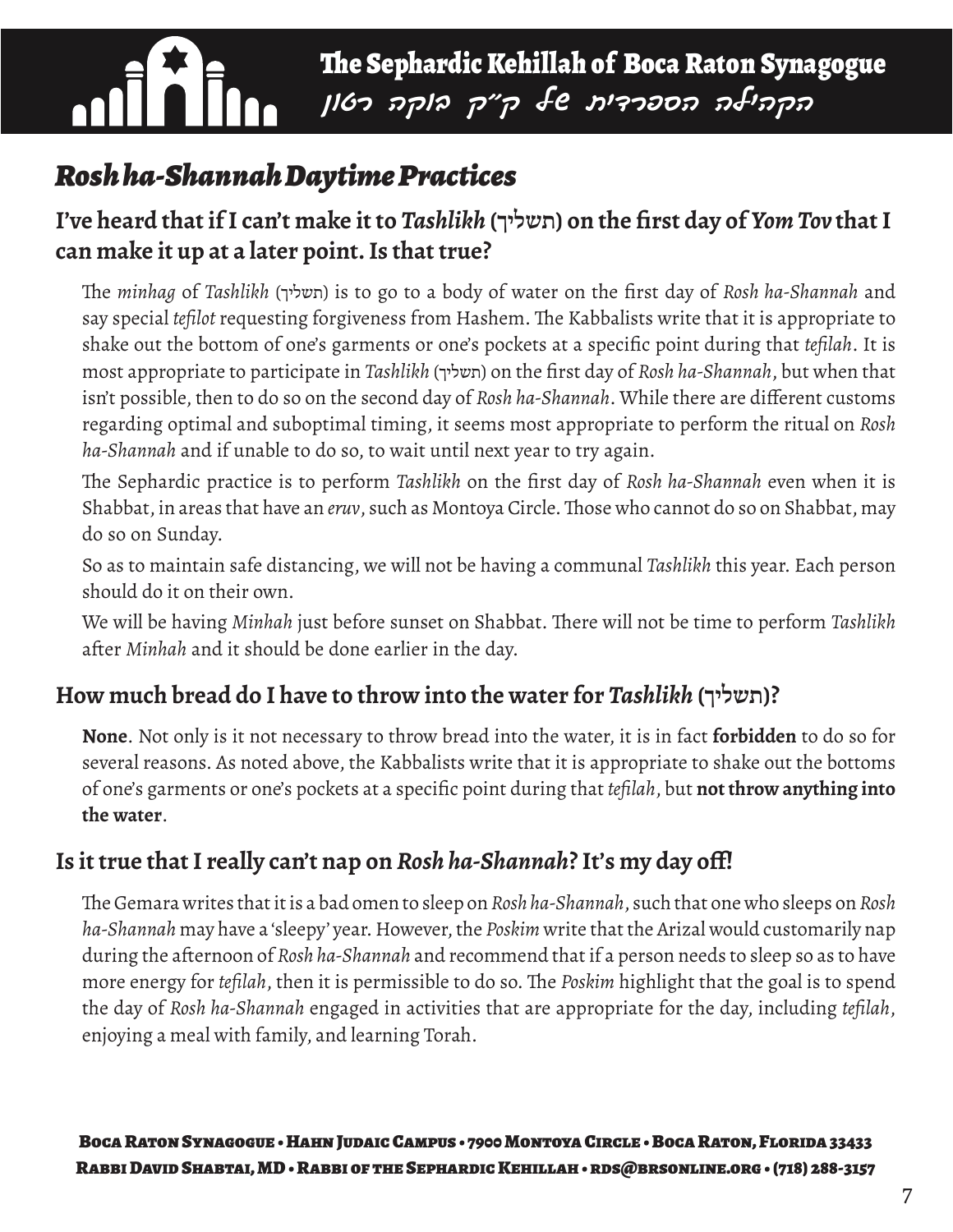THE SEPHARDIC KEHILLAH The day of Rosh ha-Shannah should be one where we model behavior that we wish to aspire to for the upcoming year – including refraining from any anger, spending time meaningfully, interacting positively with our friends and family, and avoiding *lashon ha-ra* under any and all circumstances.

# *Rosh Ha-Shannah on Shabbat:*

# **This year, the first day of Rosh Ha-Shannah coincides with Shabbat, which raises a number of issues to consider:**

**Tefilah**: We refer to *Rosh Ha-Shannah* as תרועה זכרון) instead of תרועה יום (as well as add several additions for Shabbat in the *Shemoneh Esreh*.

**Shofar**: We do not blow Shofar on Shabbat. We will only do so on Sunday, the second day of *Rosh Ha-Shannah*. Several of the sections of *tefilah* that specifically relate to blowing the shofar are omitted. Unlike in other years, we recite שהחיינו after the *berakhah* on Shofar on the second day (since it's the first day with regard to Shofar blowing).

*Tashlikh*: In places where there is an eruv, such as Montoya Circle, *Tashlikh* may be performed on Shabbat. Those who are unable to do so, can do so on Sunday.

**Food preparation**: Although *Rosh Ha-Shannah* is a *Yom Tov*, because the first day is Shabbat, we follow the stricter Shabbat protocols for food preparation on the first day.

*Seudah Shelishit*: As on all *Shabbatot*, we must eat a third meal on Shabbat afternoon. However, because *Motza'ei Shabbat* is *Yom Tov*, we may not eat a significant meal too late in the afternoon. As such, *Seudah Shelishit* must be completed by 4:47 pm.

*Motza'ei Shabbat*: Because Shabbat has stricter rules than *Yom Tov*, nothing may be prepared from Shabbat for *Yom Tov*. This means that on Saturday night, it's necessary to wait until Shabbat has ended (7:55pm) to prepare for *Yom Tov*. Preparations include setting the table, warming food, or lighting candles. Those who normally wait until the תם רבנו זמן on every *Motza'ei Shabbat*, should wait until 8:29 pm to begin any preparations. (Even those who normally do not wait this extra time, but wish to take upon themselves this stringency for the תשובה ימי עשרת, are encouraged to wait until 8:29 pm to begin preparations.)

# *Rosh ha-Shannah as a Yom Tov*

### **If I am allowed to heat water on** *Yom Tov***, can I take a shower?**

In many homes, a hot water heater provides a supply of hot water for any variety of uses, including bathing. When a hot water faucet is opened, water drains from the water heater and [eventually] cold water rushes into the heater to replace the water that was taken out. The cold water is heated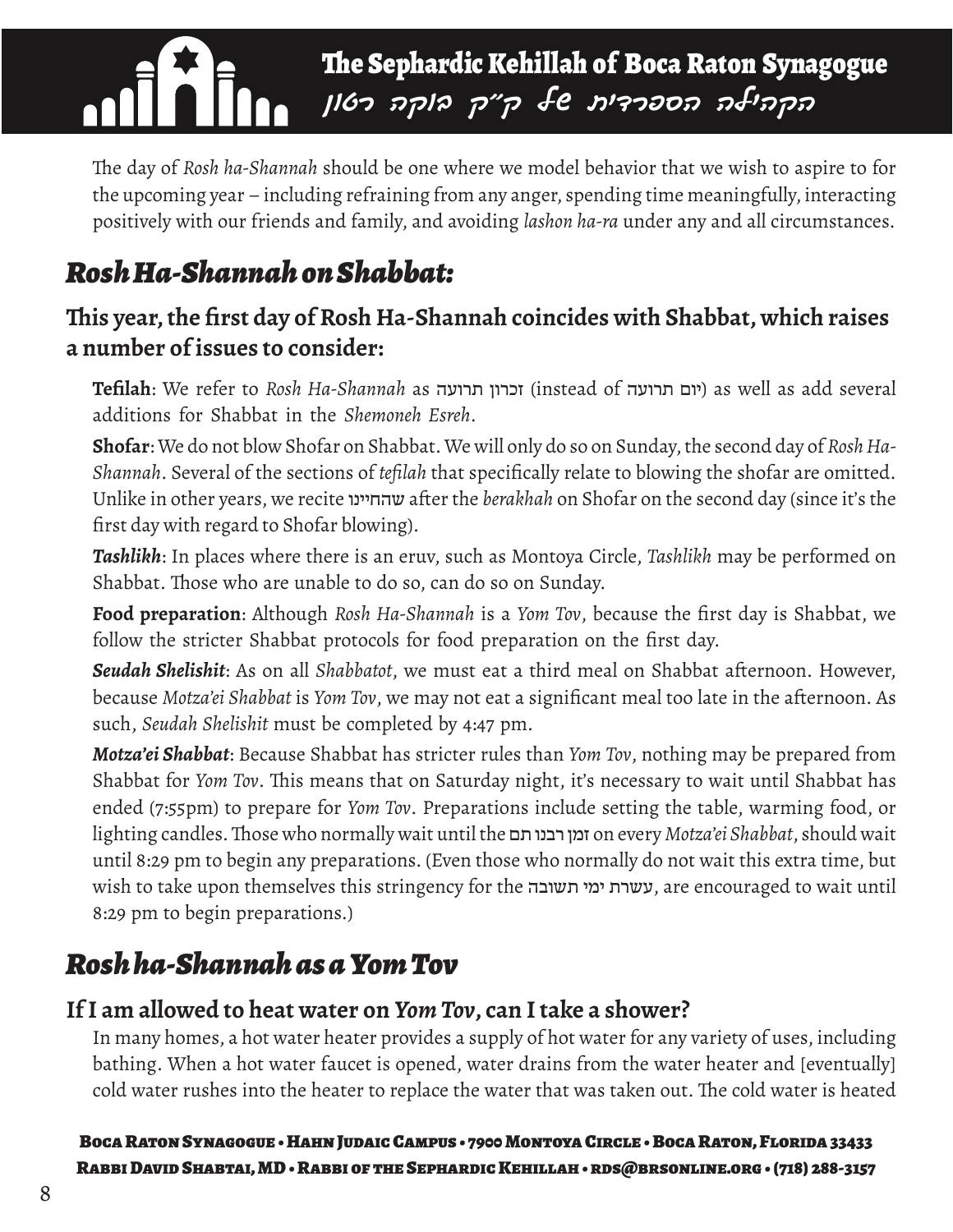THE SEPHARDIC KEHILLAH allowed – since the cold water that rushes into the water heater is subsequently heated. and ready for additional use. This is the reason that using the hot water faucet on Shabbat is not

The issue on *Yom Tov* is more complicated, given that it is permissible to heat water for cooking or other activities that qualify as *okhel nefesh*. There are several additional considerations as well, leading to various *Poskim* arriving at different conclusions. The *Rishon le-Tziyyon*, Rabbi Yitzhak Yosef has specifically ruled that it is permissible to shower on *Yom Tov* even when the water is heated in a 'standard' water heater.

That said, there are some other issues to be careful about while showering on *Yom Tov*:

Squeezing hair to remove water is strictly forbidden as is wringing out a towel. It is permissible to place a towel over one's head and allow the hair to dry on its own. As such, it is worthwhile to consider whether or not it makes sense to wash one's hair on *Yom Tov*. It is preferable when possible to use liquid soap on Shabbat (when washing with cold water) and *Yom Tov*. When not possible, it is permissible to use bar soap as well.